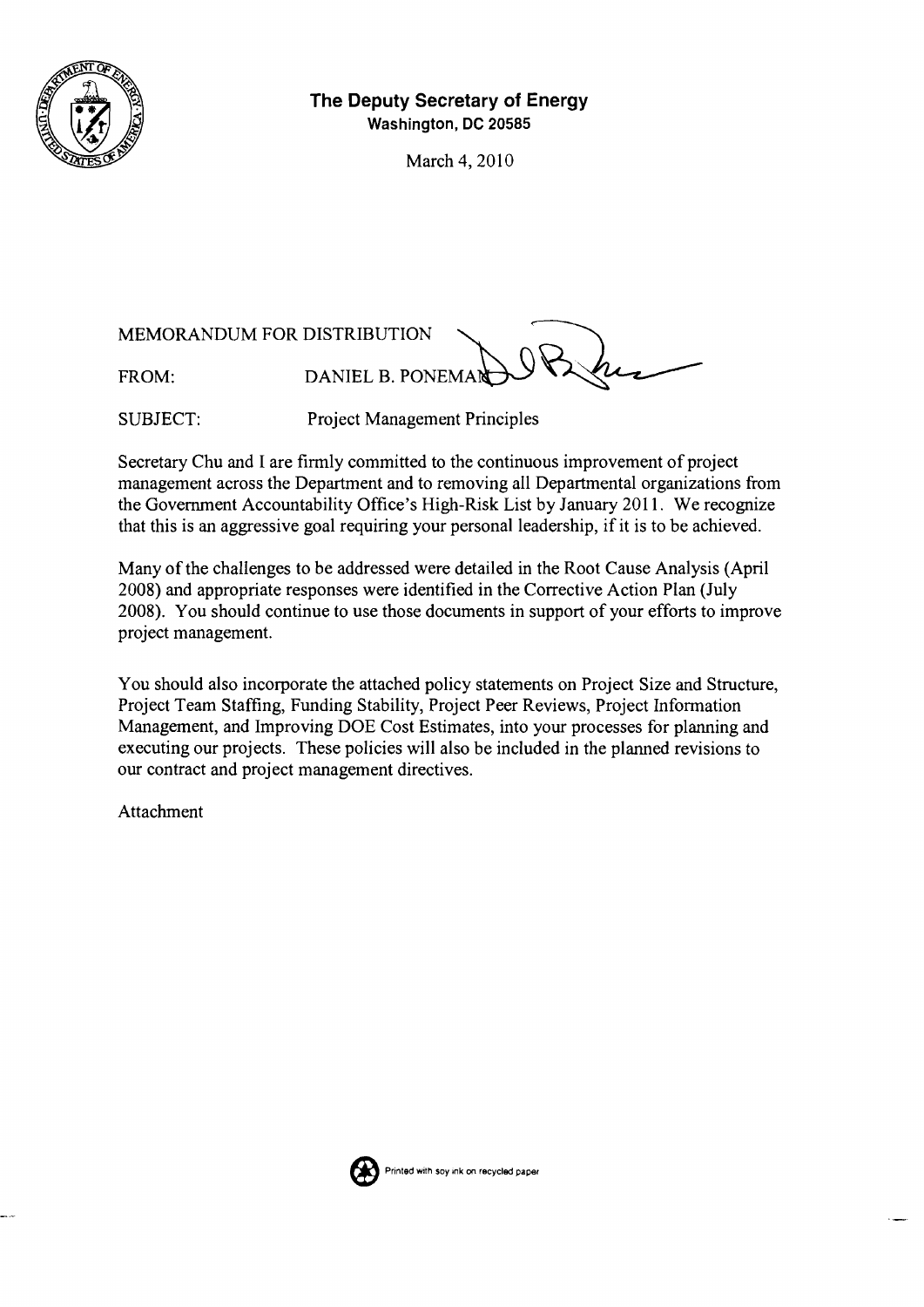#### DISTRIBUTION:

Kristina M. Johnson, Under Secretary of Energy Steven E. Koonin, Under Secretary for Science Thomas P. D'Agostino, Under Secretary for Nuclear Security/National Nuclear Security Administration Ines Triay, Assistant Secretary for Environmental Management Bill Brinkman, Director, Office of Science Brigadier General Garrett Harencak, Principal Assistant Deputy Administrator

for Military Application

Kenneth Baker, Principal Assistant Deputy Administrator for Defense Nuclear Nonproliferation

cc: CFO

J.

 $MA-1$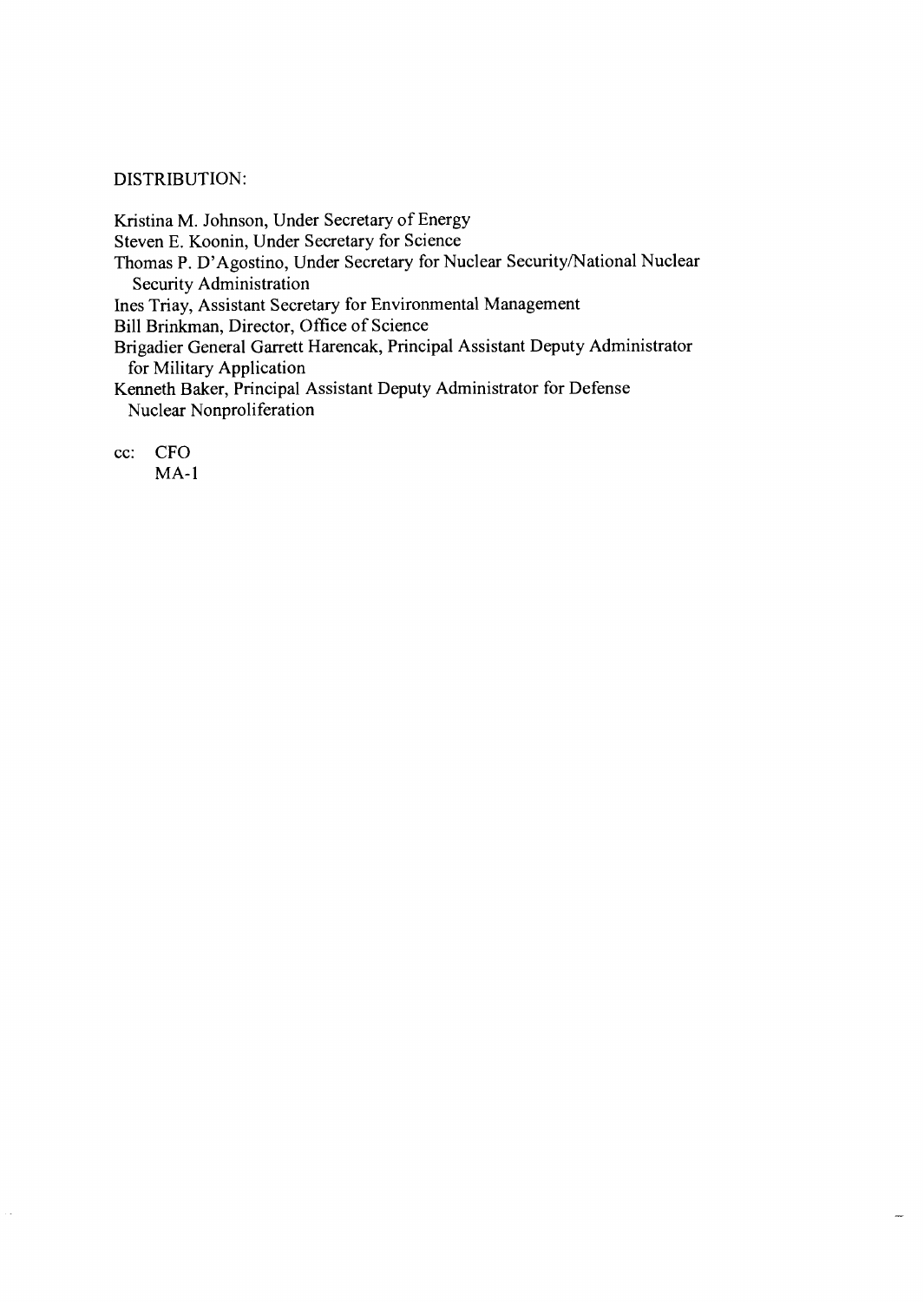# **PROJECT MANAGEMENT POLICIES**

### **DESIGN MATURITY**

Advancing design maturity to a sufficient level prior to establishing the performance baseline is essential to project management success. The project design will be considered sufficiently mature when the Program has developed a cost estimate and all relevant organizations have a high degree of confidence that it will endure to project completion. In determining the "sufficiency" of the design level, factors such as project size, duration, and complexity will be considered. For basic facilities, such as administrative buildings, general purpose laboratories, and utilities, the design does not have to be as mature as for a complex chemical or nuclear processing facility, which may necessitate the design being complete before work begins. In any case, construction should not be allowed to proceed until the design is sufficiently mature to limit change orders to a minimum.

In conducting External Independent Reviews, the Office of Engineering and Construction Management (OECM) will evaluate the sufficiency of the project's design maturity. This analysis will serve as a key evaluation factor in formulating its recommendation to validate a project performance baseline. In addition, when approving a Critical Decision (CD), the Acquisition Executive should consider the sufficiency of the design maturity. The upcoming revision of DOE Order 413.3A will include specific guidance on the expected level of design maturity for different types of facilities.

#### **PROJECT SIZE AND STRUCTURE**

Projects should be configured to hlfill mission need and facilitate the most effective management of cost, scope, schedule and risk. Smaller projects are often easier to manage than larger projects and can be completed in less time with reduced risk. Therefore, Program Offices, in coordination with the Acquisition Executive, should consider breaking larger projects out into multiple, smaller, more discrete, and usable projects that collectively meet the mission need. Although dividing a large, high-risk project into smaller projects can provide the opportunity for better oversight, the benefits of improved management and risk exposure should be balanced with the potential for increased overhead costs.

Each project, regardless of size, must be led by a certified Federal Project Director (FPD). Depending on the project size, an FPD can be assigned to direct one large project and/or multiple small projects. Each project should stand on its own and will be subject to appropriate Departmental directives. In addition, the project organizational structure, roles and responsibilities and chain of command should be delineated in the Project Execution Plan.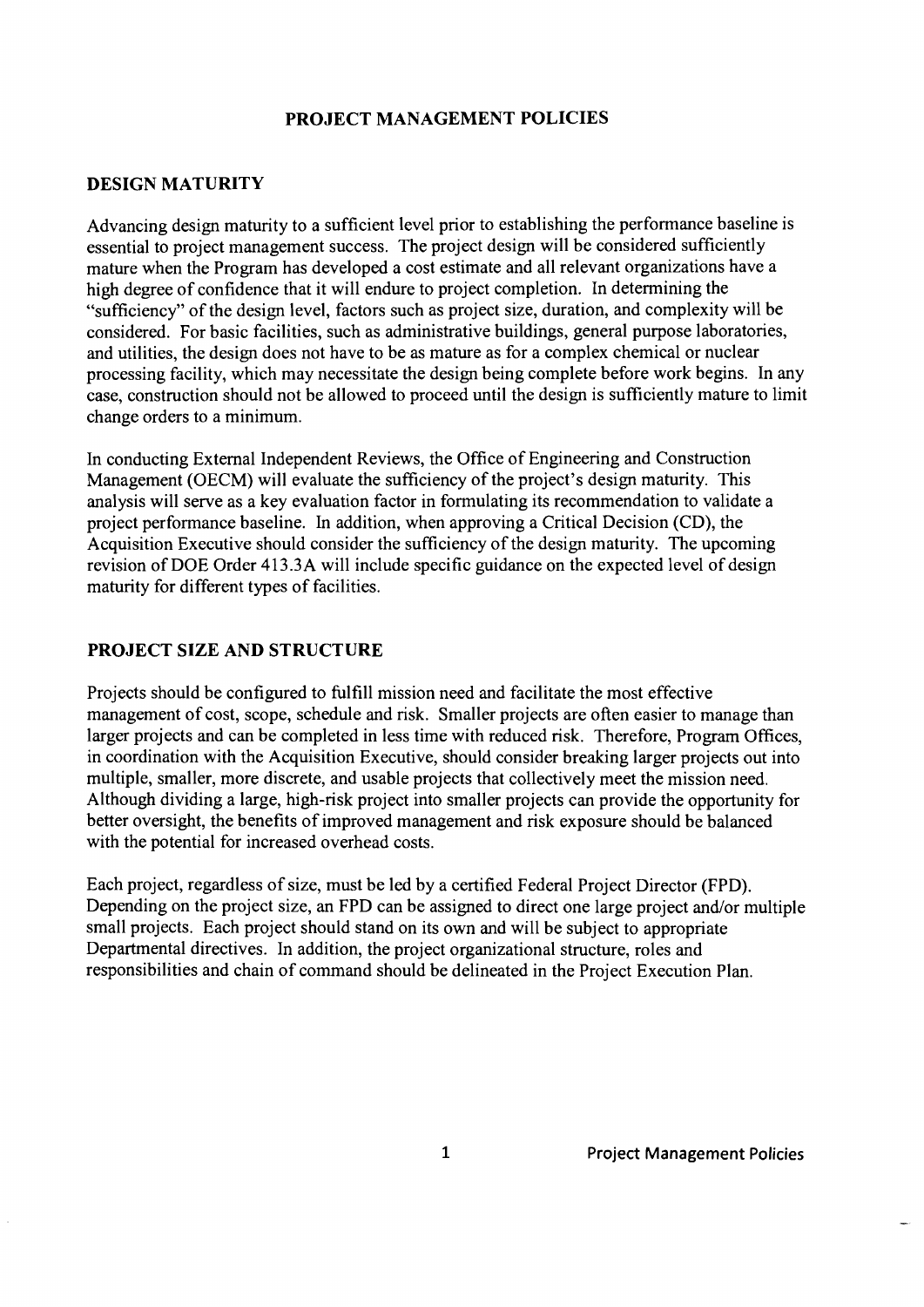## **PROJECT STAFFING**

Sufficient qualified staff (including contractors) must be available to accomplish all contract and project management functions. Project staffing requirements should be based on a variety of factors, including project size and complexity, taking into account the management experience of the project staff. Programs must use a validated methodology to determine the appropriate project team size and required skill sets. They should consider using the staffing algorithm developed by the Department to identify the appropriate staffing level. Regardless of the methodology used, once the appropriate staff size has been determined, programs should plan and budget accordingly.

# **FUNDING STABILITY**

Improved project and financial management integration strengthens project stability and reduces risk. In approving the funding profile for the life cycle of the project, acquisition executives must determine that the proposed funding stream is affordable and executable within the program's capital and operations budget portfolio. Any changes to the approved funding profile must be endorsed by the project's acquisition executive, who may not be the Program Budget Officer. Prior to endorsement by the acquisition executive, the Chief Financial Officer (CFO) and OECM will be notified of any proposed project funding profile changes so that the CFO can verify that the funding profile is covered within the President's budget. In addition, line item capital asset projects with a total project cost less than \$50M should be fully funded in a single budget request, if appropriate, in accordance with the Corrective Action Plan for Contract and Project Management.

# **PROJECT PEER REVIEWS**

Numerous studies have demonstrated the benefit of cross-functional Project Peer Reviews. Considered a "best practice" by the Government Accountability Office, Project Peer Reviews were pioneered by the Office of Science. These focused, in-depth reviews are conducted by nonadvocates (Federal and M&O or other contractor experts) and support the design and development of a project. Project Peer Reviews should be conducted at least once a year for large or high visibility projects and more frequently for the most complex projects or those experiencing performance challenges. These Project Peer Reviews may supplement or replace applicable Independent Project Reviews at the discretion of the Program Office.

#### **PROJECT MANAGEMENT INFORMATON**

To be of value, project information must be timely, accurate, consistently reported and auditable. The Project Assessment and Reporting System (PARS) I1 will be the central repository for key Departmental-level project information and will be administered by OECM. Program Offices will support PARS II as the Department's project management system by providing sufficient resources and direction to achieve complex-wide roll-out by the end of Fiscal Year 2010.